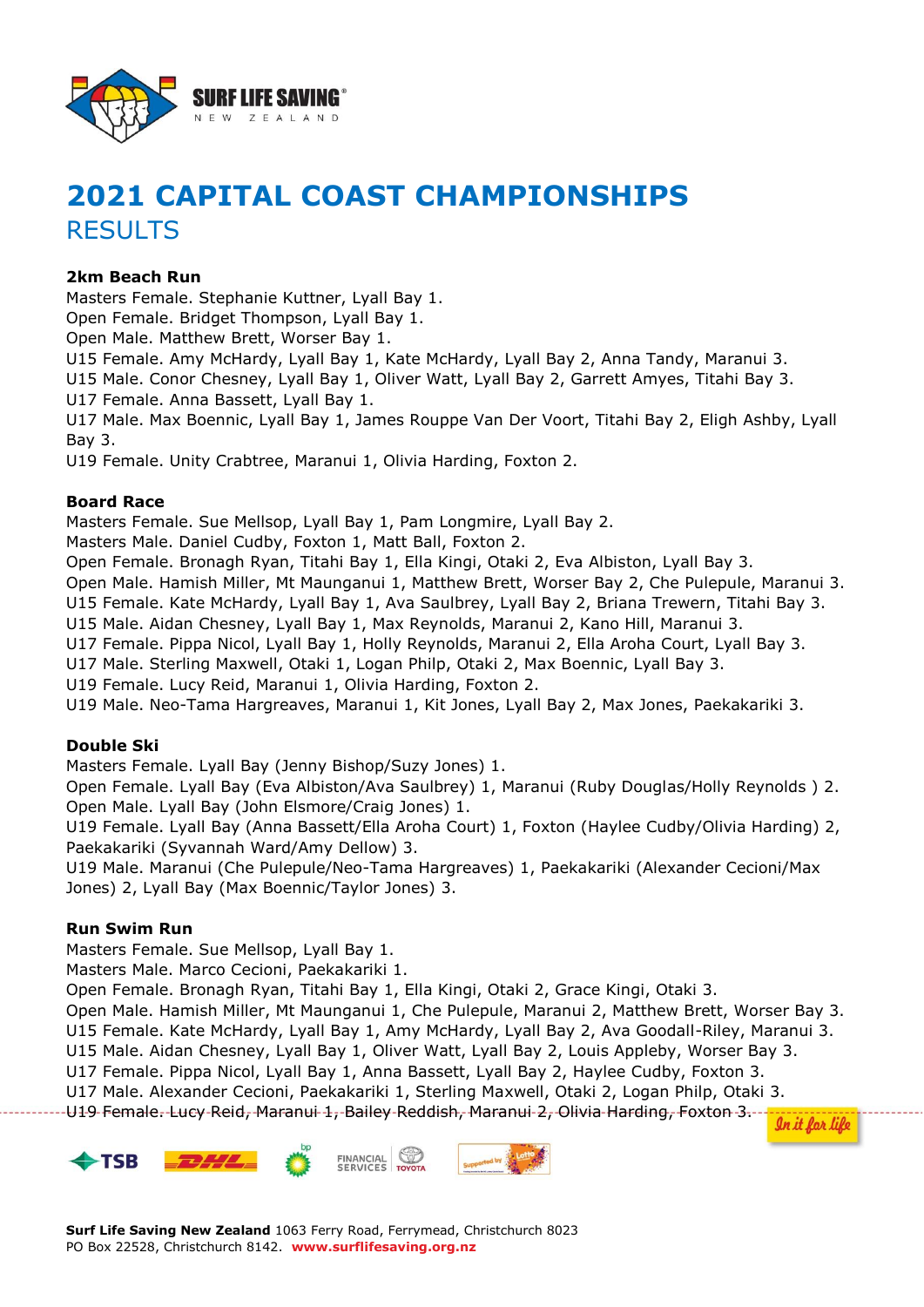U19 Male. Neo-Tama Hargreaves, Maranui 1, Charlie Beck, Maranui 2, James Dyhrberg, Paekakariki 3.

# **Surf Race**

Masters Female. Sue Mellsop, Lyall Bay 1.

Masters Male. David Jones, Paekakariki 1, Marco Cecioni, Paekakariki 2.

Open Female. Ella Kingi, Otaki 1, Grace Kingi, Otaki 2, Eva Albiston, Lyall Bay 3.

Open Male. Hamish Miller, Mt Maunganui 1, Che Pulepule, Maranui 2, Matthew Brett, Worser Bay 3. U15 Female. Kate McHardy, Lyall Bay 1, Amy McHardy, Lyall Bay 2, Briana Trewern, Titahi Bay 3.

U15 Male. Oliver Watt, Lyall Bay 1, Aidan Chesney, Lyall Bay 2, Thomas White, Lyall Bay 3.

U17 Female. Pippa Nicol, Lyall Bay 1, Haylee Cudby, Foxton 2, Holly Reynolds, Maranui 3.

U17 Male. Sterling Maxwell, Otaki 1, Alexander Cecioni, Paekakariki 2, Logan Philp, Otaki 3.

U19 Female. Lucy Reid, Maranui 1, Olivia Harding, Foxton 2.

U19 Male. Neo-Tama Hargreaves, Maranui 1, Kit Jones, Lyall Bay 2, Charlie Beck, Maranui 3.

# **Ski**

Masters Male. David Jones, Paekakariki 1.

Open Female. Ella Kingi, Otaki 1, Eva Albiston, Lyall Bay 2, Bronagh Ryan, Titahi Bay 3. Open Male. Hamish Miller, Mt Maunganui 1, Matt Flannery, Lyall Bay 2, Matthew Brett, Worser Bay 3.

U15 Female. Briana Trewern, Titahi Bay 1, Kate McHardy, Lyall Bay 2, Ava Saulbrey, Lyall Bay 3.

U15 Male. Aidan Chesney, Lyall Bay 1, Fletcher Trembath, Foxton 2, Max Reynolds, Maranui 3.

U17 Female. Holly Reynolds, Maranui 1, Ella Aroha Court, Lyall Bay 2, Amy Dellow, Paekakariki 3.

U17 Male. Sterling Maxwell, Otaki 1, Logan Philp, Otaki 2, Lennox Amyes, Titahi Bay 3.

U19 Female. Olivia Harding, Foxton 1.

U19 Male. Kit Jones, Lyall Bay 1, Neo-Tama Hargreaves, Maranui 2, Charlie Beck, Maranui 3.

## **Beach Flags**

Open Female. Lily O'Donovan, Lyall Bay 1, Jenny Bishop, Lyall Bay 2.

Open Male. Che Pulepule, Maranui 1, Matthew Brett, Worser Bay 2.

U15 Female. Ava Saulbrey, Lyall Bay 1, Kaya McMahon, Titahi Bay 2, Amy McHardy, Lyall Bay 3. U15 Male. Max Reynolds, Maranui 1, Liam Neal, Titahi Bay 2, Tommy Paramo, Titahi Bay 3.

U17 Female. Charlotte Pratt, Foxton 1, Ella Aroha Court, Lyall Bay 2, Ruby Douglas, Maranui 3.

U17 Male. Zachery Gilligan, Titahi Bay 1, Max Boennic, Lyall Bay 2, Ben Norris, Paekakariki 3. U19 Female. Unity Crabtree, Maranui 1.

U19 Male. Che Pulepule, Maranui 1, Neo-Tama Hargreaves, Maranui 2, Kit Jones, Lyall Bay 3.

# **Beach Sprints**

Open Female. Steph Kuttner, Lyall Bay 1, Lily O'Donovan, Lyall Bay 2, Molly Dreaver-Stimpson, Maranui 3.

Open Male. Che Pulepule, Maranui 1, Matthew Brett, Worser Bay 2, Michael Clarke, Lyall Bay 3. U15 Female. Kaya McMahon, Titahi Bay 1, Ava Saulbrey, Lyall Bay 2, Amy McHardy, Lyall Bay 3.

U15 Male. Max Reynolds, Maranui 1, Liam Neal, Titahi Bay 2, Aidan Chesney, Lyall Bay 3.

U17 Female. Charlotte Pratt, Foxton 1, Ruby Douglas, Maranui 2, Louise Cameron, Maranui 3.

U17 Male. Zachery Gilligan, Titahi Bay 1, Ruben Wright, Titahi Bay 2, Lennox Amyes, Titahi Bay 3. U19 Female. Unity Crabtree, Maranui 1, Lucy Evans, Maranui 2.

U19 Male. Neo-Tama Hargreaves, Maranui 1, Charlie Beck, Maranui 2, Max Jones, Paekakariki 3.

# **Iron**

Open Female. Ella Kingi, Otaki 1, Eva Albiston, Lyall Bay 2.

Open Male. Hamish Miller, Mt Maunganui 1, Matthew Brett, Worser Bay 2.

U17 Female. Pippa Nicol, Lyall Bay 1, Holly Reynolds, Maranui 2, Ella Aroha Court, Lyall Bay 3.

U17 Male. Logan Philp, Otaki 1, Sterling Maxwell, Otaki 2, Alexander Cecioni, Paekakariki 3. U19 Female. Olivia Harding, Foxton 1.

U19 Male. Kit Jones, Lyall Bay 1, Neo-Tama Hargreaves, Maranui 2, Charlie Beck, Maranui 3.

## **Ski Relay**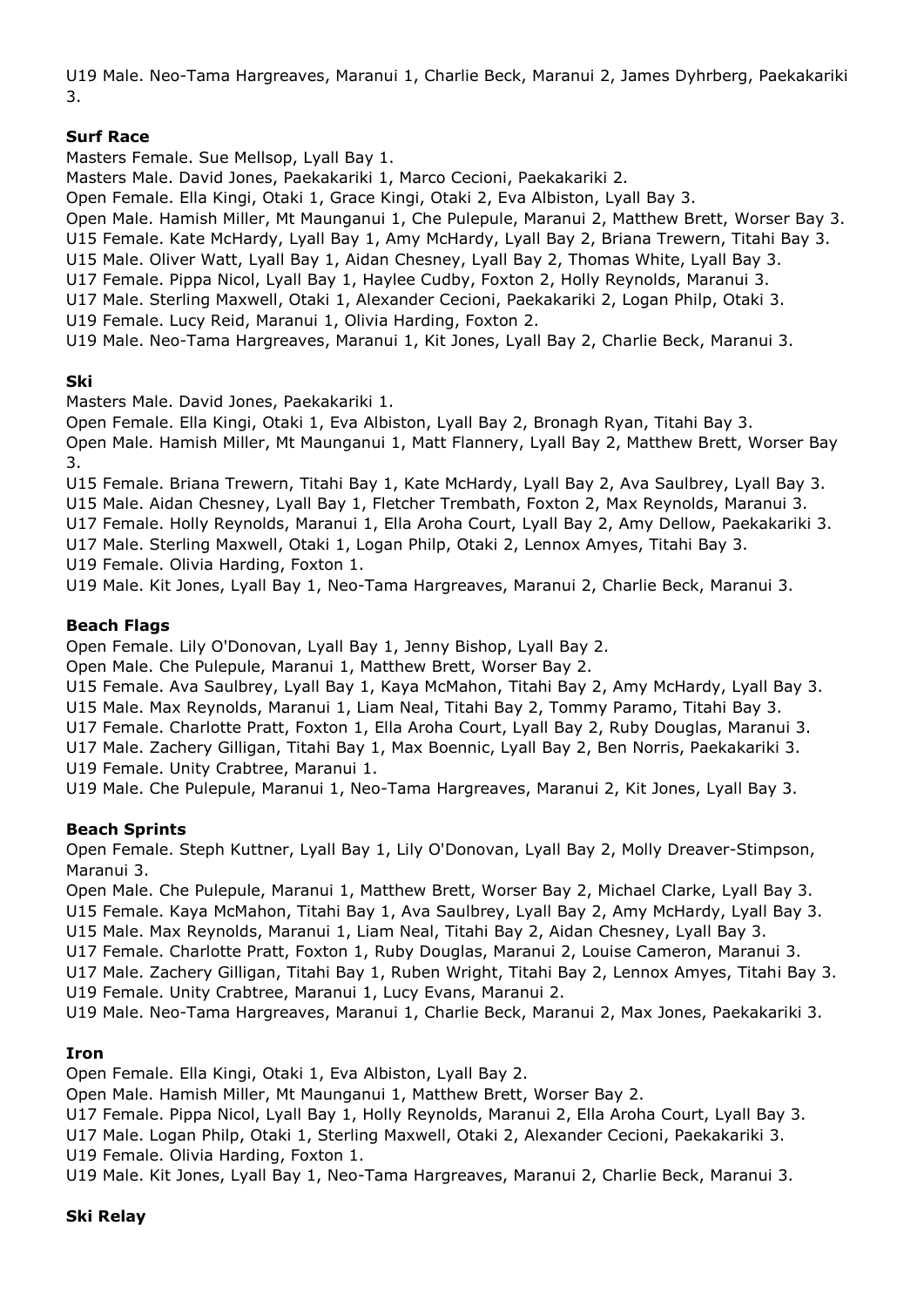Open Male. Lyall Bay (Matt Flannery/Craig Jones/John Elsmore) 1.

Open Female. Lyall Bay (Eva Albiston/Sarah Tervoort/Ella Aroha Court) 1.

U17 Female. Lyall Bay (Sarah Tervoort/Anna Bassett/Ella Aroha Court) 1, Maranui (Holly Reynolds/Ruby Douglas/Asha Pulepule) 2.

U17 Male. Titahi Bay (Lennox Amyes/Zachery Gilligan/Anthony Findlater) 1, Lyall Bay (Jonas Glaudel/Taylor Jones/Max Boennic) 2, Lyall Bay (Conor Chesney/Aidan Chesney/Oliver Watt/Thomas White) 3.

U19 Male. Maranui (Charlie Beck/Neo-Tama Hargreaves/Che Pulepule) 1, Lyall Bay (Kit Jones/Taylor Jones/Max Boennic) 2, Paekakariki (Max Jones/James Dyhrberg/Alexander Cecioni) 3.

# **Beach Relay**

Open Female. Lyall Bay (Lily O'Donovan/Bridget Thompson/Jenny Bishop/Suzy Jones) 1, Lyall Bay (Sue Mellsop/Brogan Coburn/Ava Saulbrey/Stephanie Kuttner) 2.

Open Male. Maranui (Neo-Tama Hargreaves/Che Pulepule/Max Reynolds/Lachlan Reddish/Charlie Beck) 1.

U17 Female. Lyall Bay (Ava Saulbrey/Ella Aroha Court/Anna Bassett/Kate McHardy) 1, Titahi Bay (Emma Herbert/Briana Trewern/Kaya McMahon/Phoebe Grennell) 2, Maranui (Holly Reynolds/Ruby Douglas/Louise Cameron/Anneke Griffiths-Du Plessis) 3.

U17 Male. Titahi Bay (Ruben Wright/Lennox Amyes/Zachery Gilligan/Liam Neal) 1, Lyall Bay (Eligh Ashby/Max Boennic/Taylor Jones/Jonas Glaudel) 2.

# **Board Relay**

Open Female. Maranui (Lucy Evans/Unity Crabtree/Anna Tandy) 1.

Open Male. Maranui (Max Reynolds/Luka Kirk/Kano Hill) 1.

U15 Female. Lyall Bay (Kate McHardy/Ava Saulbrey/Amy McHardy) 1, Maranui (Anneke Griffiths-Du Plessis/Anna Tandy/Ava Goodall-Riley) 2.

U15 Male. Lyall Bay (Aidan Chesney/Conor Chesney/Oliver Watt) 1.

U17 Male. Maranui (Kano Hill/Max Reynolds/Luka Kirk) 1, Titahi Bay (Ruben Wright/James Rouppe Van Der Voort/Liam Neal) 2, Lyall Bay (Max Boennic/Taylor Jones/Jonas Glaudel) 3.

U19 Female. Maranui (Bailey Reddish/Louise Cameron/Lucy Reid) 1.

U19 Male. Maranui (Che Pulepule/Lachlan Reddish/Neo-Tama Hargreaves) 1, Paekakariki (Alexander Cecioni/Max Jones/Ben Norris) 2.

# **Board Rescue**

Open Female. Otaki (Grace Kingi/Ella Kingi) 1, Lyall Bay (Eva Albiston/Ava Saulbrey) 2. Open Male. Worser Bay (Matthew Brett/Louis Appleby) 1.

U17 Female. Lyall Bay (Ella Aroha Court/Pippa Nicol) 1, Lyall Bay (Sarah Tervoort/Anna Bassett) 2, Maranui (Anna Tandy/Ruby Douglas) 3.

U17 Male. Paekakariki (Alexander Cecioni/Ben Norris) 1, Lyall Bay (Max Boennic/Taylor Jones) 2, Titahi Bay (Anthony Findlater/James Rouppe Van Der Voort) 3.

U19 Female. Maranui (Lucy Reid/Bailey Reddish) 1, Foxton (Haylee Cudby/Olivia Harding) 2, Maranui (Lucy Evans/Unity Crabtree) 3.

U19 Male. Maranui (Che Pulepule/Neo-Tama Hargreaves) 1, Maranui (Charlie Beck/Lachlan Reddish) 2, Lyall Bay (Kit Jones/Eligh Ashby) 3.

# **Canoe**

Open Female. Lyall Bay (Suzy Jones/Jenny Bishop/Lily O'Donovan/Brogan Coburn) 1. Open Male. Lyall Bay (Matt Flannery/James Flannery/Craig Jones/John Elsmore) 1. U19 Female. Maranui (Louise Cameron/Unity Crabtree/Bailey Reddish/Lucy Evans) 1.

# **Surf Boat**

Open Female. Titahi Bay (Georgia McLaren/Tracey Mills/Sinead Clark/Tessa McPherson/Wil McDowell) 1, Lyall Bay (Samantha Ford/Abby McCarthy/Sophie Jacques/Georgia Hind/Edward Keef) 2, Lyall Bay (Emma Millett/Hannah Taylor/Lucy Knowles/Jemma Pentelow/Troy Greenem/Nikita Bublitz) 3.

Open Male. Lyall Bay (Sam Richardson/Jared Corston/Joshua Temple-Brown/Troy Greenem/Edward Keef) 1, Lyall Bay (Johnny Fitzgerald/Cameron De Leijer/Finn Meredith/Liam Privett/Hayden Keenan)